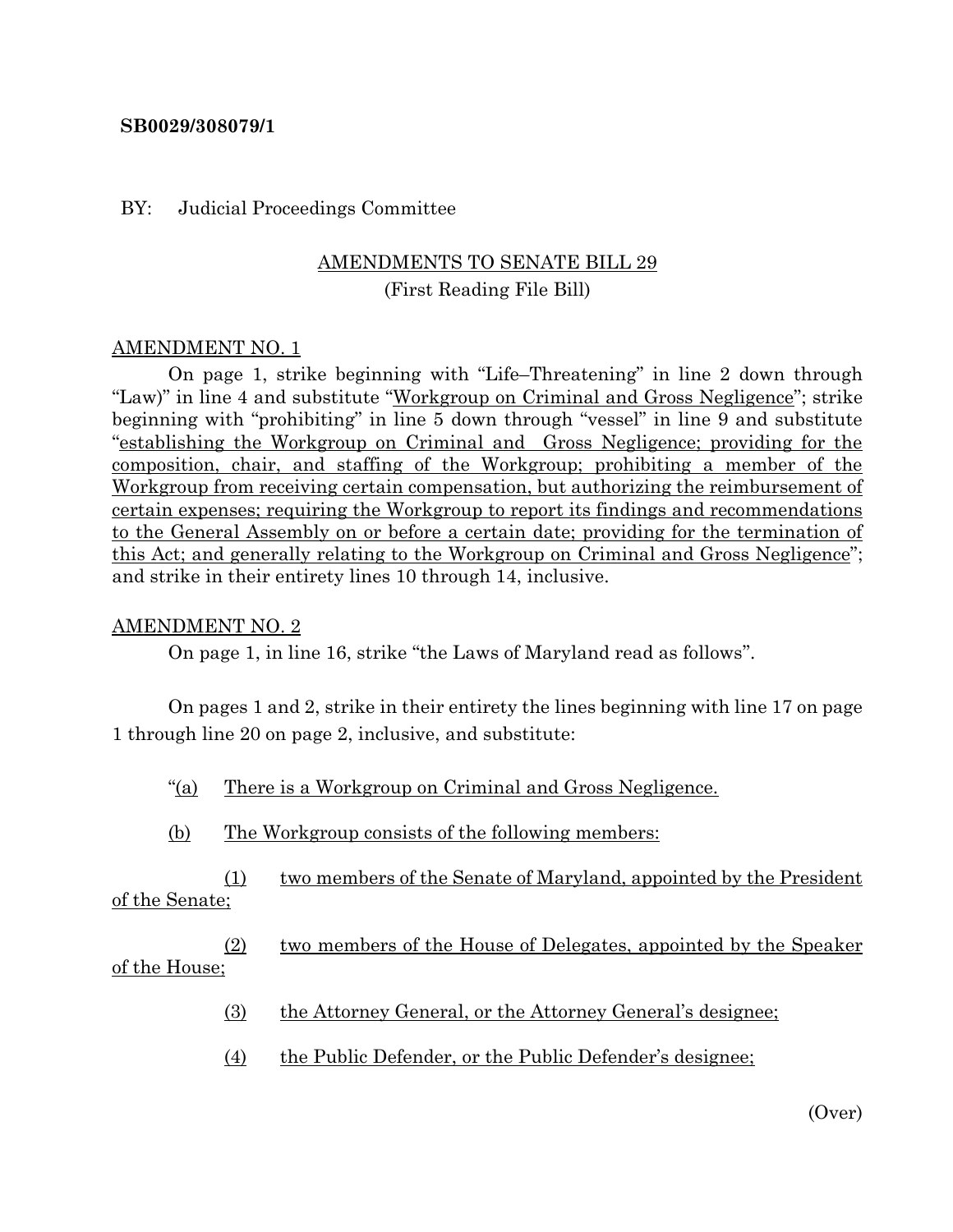## **SB0029/308079/1 Judicial Proceedings Committee Amendments to SB 29 Page 2 of 3**

(5) the President of the Maryland State's Attorneys' Association, or the President's designee;

(6) a representative of the University of Baltimore School of Law, appointed by the Dean of the school;

(7) a representative of the University of Maryland Francis King Carey School of Law, appointed by the Dean of the school;

(8) a representative of the Maryland Motor Truck Association, appointed by the President of the association; and

(9) a representative of Bike Maryland, appointed by the Bike Maryland board of directors.

(c) The Workgroup shall designate the chair of the Workgroup.

(d) The Department of Legislative Services shall provide staff for the Workgroup.

(e) A member of the Workgroup:

(1) may not receive compensation as a member of the Workgroup; but

(2) is entitled to reimbursement for expenses under the Standard State Travel Regulations, as provided in the State budget.

(f) The Workgroup shall study and make legislative recommendations for clarifying the terms "gross negligence" and "criminal negligence" as referenced in § 2– 209 and § 2–210 of the Criminal Law Article, respectively.

(g) On or before January 5, 2021, the Workgroup shall report its findings and recommendations to the General Assembly, in accordance with § 2-1257 of the State Government Article.

SECTION 2. AND BE IT FURTHER ENACTED, That this Act shall take effect July 1, 2020. It shall remain effective for a period of 1 year and, at the end of June 30,